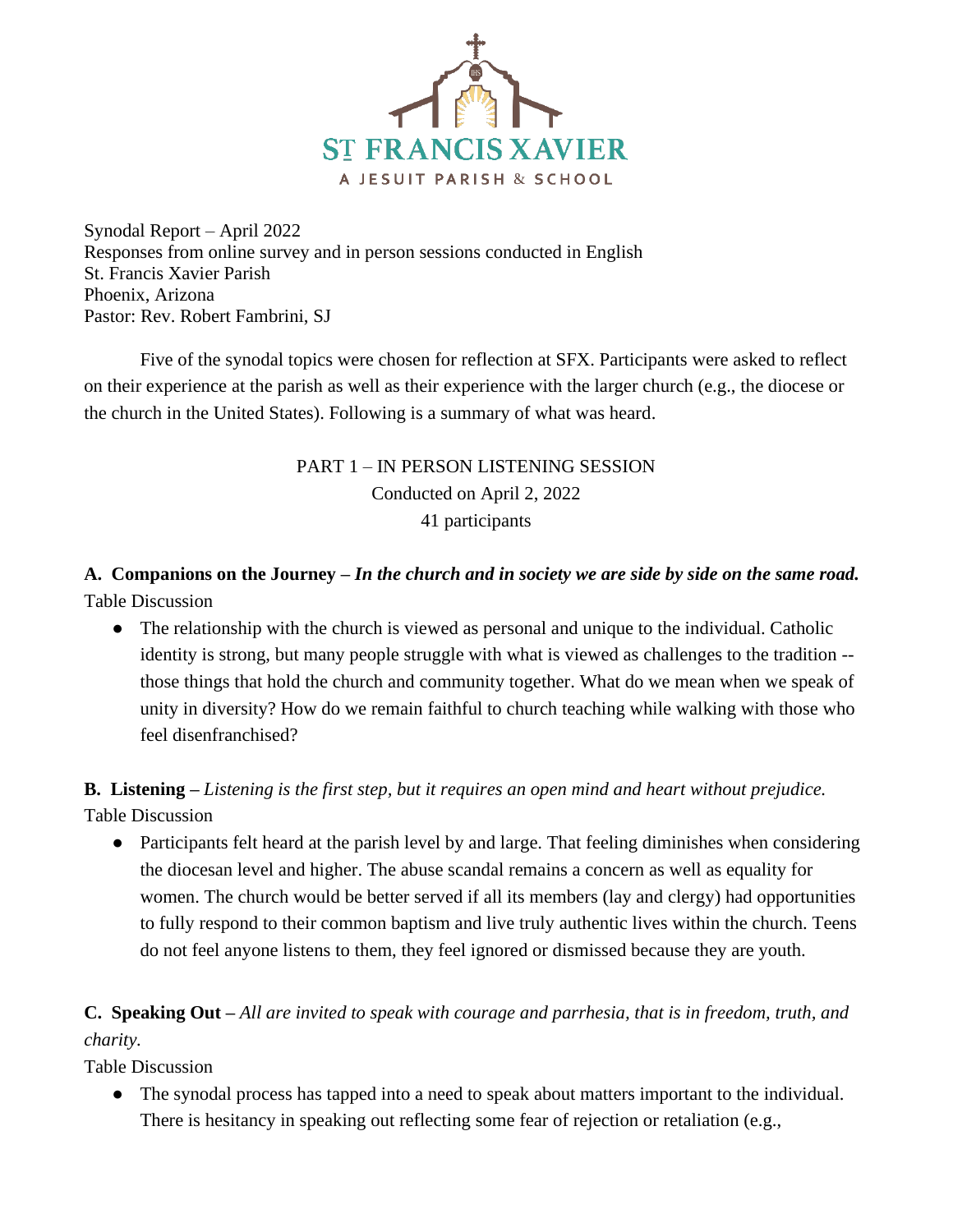anonymous suggestion box) but moreover, there is a lack of clarity on the appropriate ways to make one's opinions and needs known. Parishioners wish to be consulted on key decisions and they need to know how to do that. The abuse scandal and perceived failure to fully address it has eroded confidence in speaking out on a range of issues.

**D. Sharing Responsibility for our Common Mission –** *Synodality is at the service of the mission of the Church, in which all members are called to participate.*

Table Discussion

● Within this group, many of whom participate in parish ministries, there is a strong sense of connection to the church's mission. At the same time, there is a recognition that many are excluded, and their absence impoverishes the mission (Teens, in particular, feel excluded, but they also desire the community that they see at the parish). Inclusivity and belonging (e.g., welcoming women into leadership positions) are identified as key characteristics of a thriving church.

#### **E. Authority and Participation –** *A synodal church is a participatory Church*

Table Discussion

● Although there is a strong belief that all are responsible to participate in the mission of the church, there is once again a feeling that the laity is not authentically included in the decision making process. Some believe their input is not valued while others speak to a lack of transparency and opportunity. Top-down decision making is no longer accepted. Clarity is needed on the responsibility of the individual versus the responsibility of the institution. The mission must respond to the needs of today's church. Those needs cannot be assumed but rather revealed through dialog.

#### PART II – ONLINE SURVEY

Conducted from March 2 through April 4, 2022 Completed surveys: 241

**A. Companions on the Journey –** *In the church and in society we are side by side on the same road.* Scale  $(1-100, 100 =$  strongly agree)

- Do you feel you are journeying with the Church? 70%
- Do you feel you are journeying with the Parish? 65%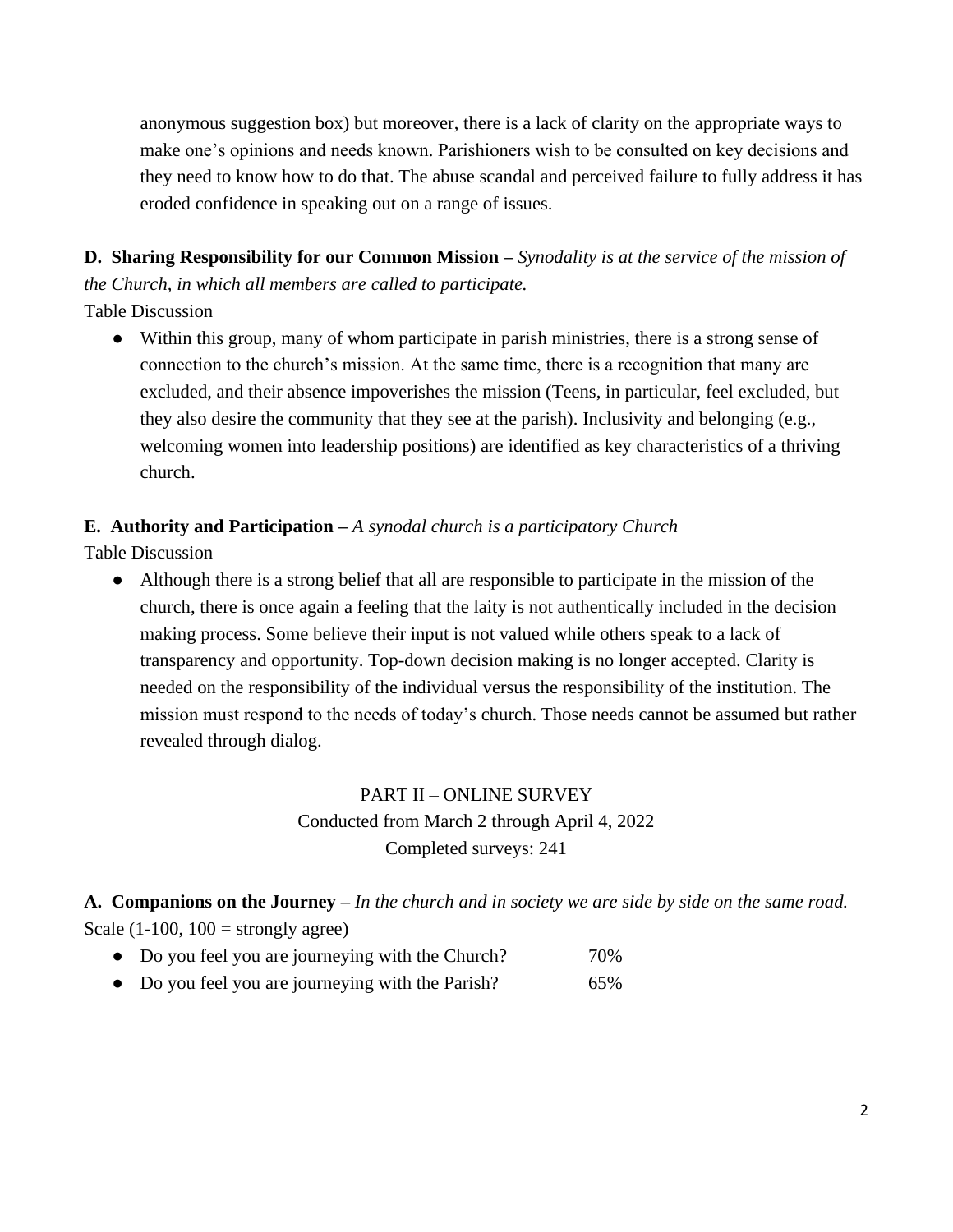Open Responses

- The majority identify family members (spouse, parents, children) as accompanying them while some indicated that they are alone. Few identified non-related parishioners or church leadership. Some expressed lament over family members who are no longer engaged in the church. This is a recurring theme throughout the survey.
- A broad range of people are identified as walking alone divorced, women, single persons, and the elderly are mentioned often. The responses were personal in nature in that they referred to themselves or those with whom they have a personal relationship.
- The majority of respondents indicated their spiritual needs were being met. There were requests for a stronger community and a focus on young families especially those who attend public school. There was an acknowledgment of a responsibility to make needs known. This is complicated by a lack of clarity on just how to do that. This sentiment will be reflected in the following topics.

**B. Listening –** *Listening is the first step, but it requires an open mind and heart without prejudice.* Scale  $(1-100, 100 =$  strongly agree)

- Do you feel the Church is listening? 50%
- Do you feel the Parish is listening? 59%

Open Responses

- The responses reflect a sense that more attention is paid to the opinions of the wealthy contributor as well as 'multigenerational families' with strong ties to the parish and school. Men are heard more than women. Some believe more 'liberal' voices are heard while others believe the 'conservative' perspective is given a larger audience.
- Women are frequently mentioned as a group that is ignored by the church. There are indications of a lack of clarity of how or to whom to speak about a variety of issues or a belief that input will be dismissed. When asked if they themselves felt on the 'periphery' of the church, many answered affirmatively. Some feel excluded because of gender, marital status, age, or sexual orientation; however, confusion over the perceived direction of the church was also identified as a reason for feeling on the outside. The feeling of alienation is present among those we might identify as progressives and traditionalists.

## **C. Speaking Out -** *All are invited to speak with courage and parrhesia, that is in freedom, truth, and charity.*

Scale (1-100,  $100 =$  strongly agree)

- Do you feel free to speak to the Church? 51%
- Do you feel free to speak to the Parish? 58%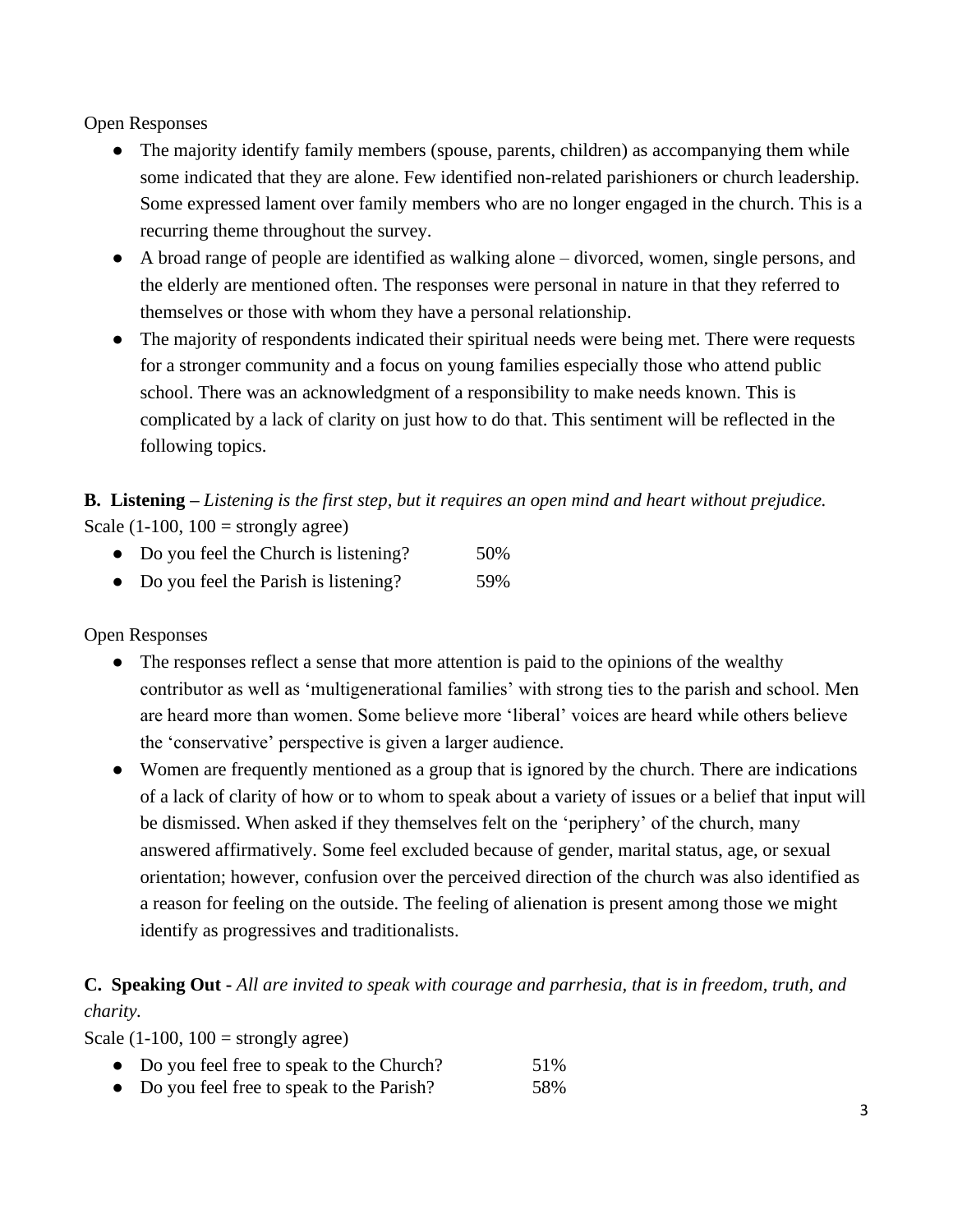Open Responses

- Responses reflect a general perception that opportunities to speak are few or non-existent while at the same time strongly believing that parishioners should be consulted on issues impacting the parish. The clergy was most often identified as having the authority to speak.
- As to obstacles, responses reflect a general reluctance to speak out either because of a lack of opportunities (e.g., knowing the right channel), a sense of futility, or fear of rejection or judgment.

# **D. Sharing Responsibility for our Common Mission -** *Synodality is at the service of the mission of*

*the Church, in which all members are called to participate.*

Scale (1-100,  $100 =$  strongly agree)

- Do you feel connected to the mission of the Church? 63%
- Do you feel connected to the mission of the Parish? 63%

Open Responses

- Proclaim the Gospel, make disciples, and draw people to God are most often identified as the church's mission.
- Regarding the parish, Ignatian spirituality was identified as forming the foundation of its mission. Social ministry – reaching those in need – was explicitly stated as part of the parish mission.
- Several; areas are identified as successful at the parish level (e.g., leadership, liturgies, formation, care for the poor) however, declining Mass attendance is cited as an indicator that the church is failing overall. Failure to effectively evangelize was cited even those the church does a 'good job of bringing the sacraments to the devout." Success is inwardly focused.
- People want to be known by their church and to have the church recognize and respond to their needs. The parish fares better than the larger church in this regard.
- When asked about a personal role in the mission responses reflected an outward orientation a desire to be a good influence in the community and the world.

## **E. Authority and Participation -** *A synodal church is a participatory Church*

Scale  $(1-100, 100 =$  strongly agree)

- Do you feel a responsibility for the direction of the Church? 61%
- Do you feel a responsibility for the direction of the Parish? 62%